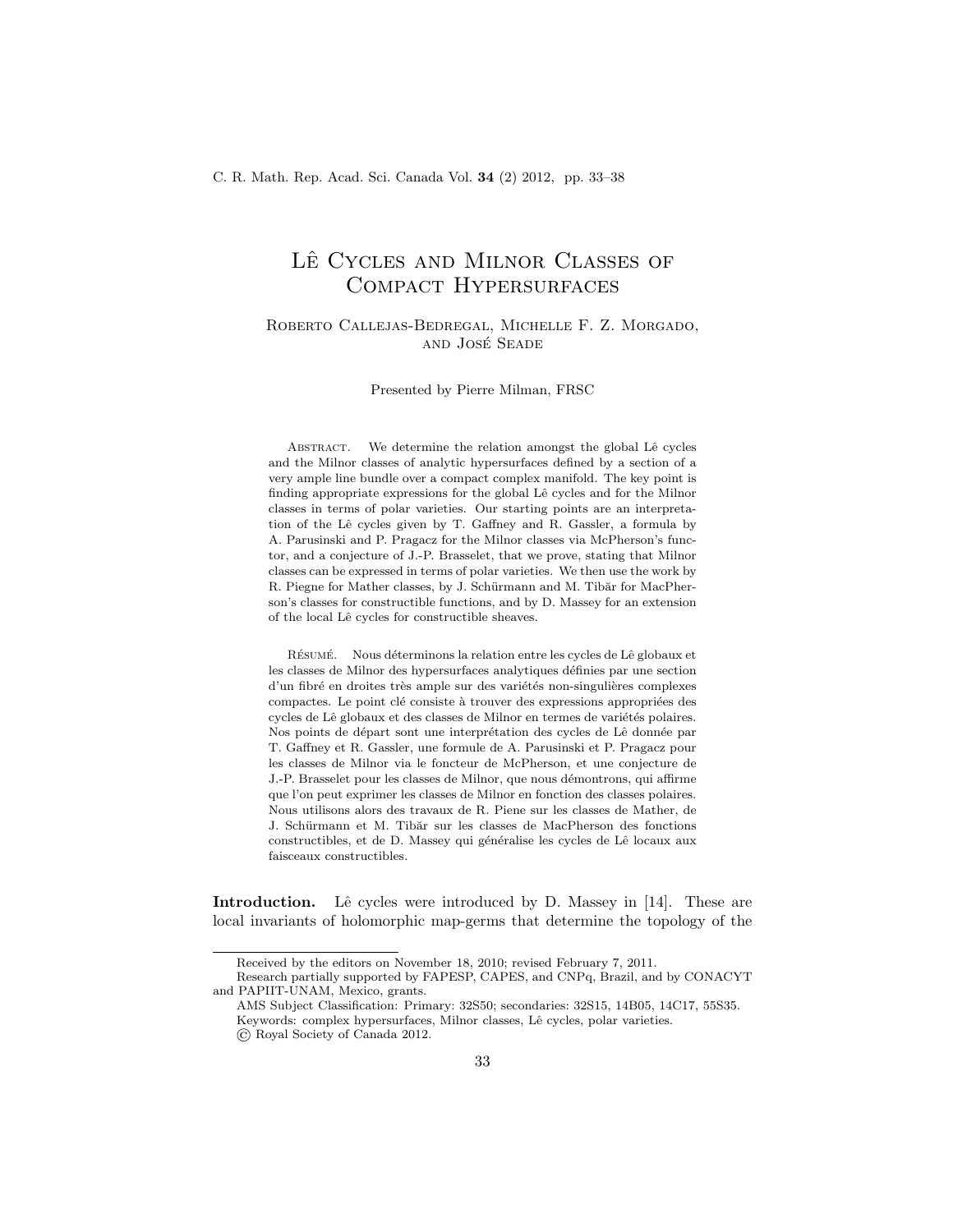local Milnor fibre: If a map germ

$$
(\mathbb{C}^{n+1},\underline{0})\xrightarrow{f}(\mathbb{C},0)
$$

has a (possibly non-isolated) critical point at 0, then its local Milnor fibre  $F$ is an n-ball to which we attach handles of various dimensions, as described by the multiplicities of the corresponding Lê cycles. Using  $[10]$ , the concept of Lê cycles extends naturally to global singular hypersurfaces in complex manifolds. These are elements in the Chow group, whose restriction to a neighborhood of each point are the classes of the usual Lê cycles. In other words, let  $Z$  be a hypersurface defined as the zero set of a section s of a holomorphic line bundle over M, let  $U_i$  be a local chart around a point in Z, and let  $f_i$  be the restriction  $s|_{U_i}$ ; then each global Lê cycle  $\Lambda_s^k$  determines the class of the corresponding (local) Lê cycle $\Lambda_{f_i}^k\colon$ 

$$
\Lambda^k_{s|_{U_i}} = [\Lambda^k_{f_i}].
$$

There is a global Lê cycle in each dimension from  $0$  up to the dimension of the singular set.

Milnor classes are homology classes associated to compact complex hypersurfaces in complex manifolds. These are, by definition, the difference between the Schwartz–MacPherson and the Fulton–Johnson classes, each being a generalisation of (homology) Chern classes for singular varieties. Milnor classes were originally defined as elements in the singular homology group of the hypersurface, but they can actually be considered as cycles in the corresponding Chow group, by  $[9]$  and  $[11]$ . Just as Lê cycles, Milnor classes have support in the singular set of the variety, and there is a Milnor class in each complex dimension. So it is natural to ask what is the relation among the global Lê cycles and the Milnor classes.

Milnor classes were introduced in [1], [6], [7], [25], [18] and their name comes from the fact that when the singularities of  $Z$  are all isolated, the class in dimension 0, an integer, is the sum of the local Milnor numbers (by [23]), while the classes in the other dimensions are all 0 (by [24]).

There are several recent interesting articles about Milnor classes by various authors, as for instance P. Aluffi, J.-P. Brasselet, J. Schürmann, M. Tibăr, S. Yokura, T. Ohmoto and others. The Milnor classes also appear in [3] in relation with perturbative quantum field theory, and in [4] in relation with Donaldson–Thomas type invariants for Calabi–Yau threefolds. Even so, the rich geometric and topological information that the Milnor classes encode is not yet well understood.

The aim of this note is two-fold. On one hand we use Milnor classes to get global information about Lˆe cycles, and on the other hand we use Lˆe cycles to get geometric and topological information about Milnor classes. We prove the following theorem, which expresses each Milnor class of a hypersurface Z as a polynomial in the Lˆe cycles and the Chern class of its tautological bundle.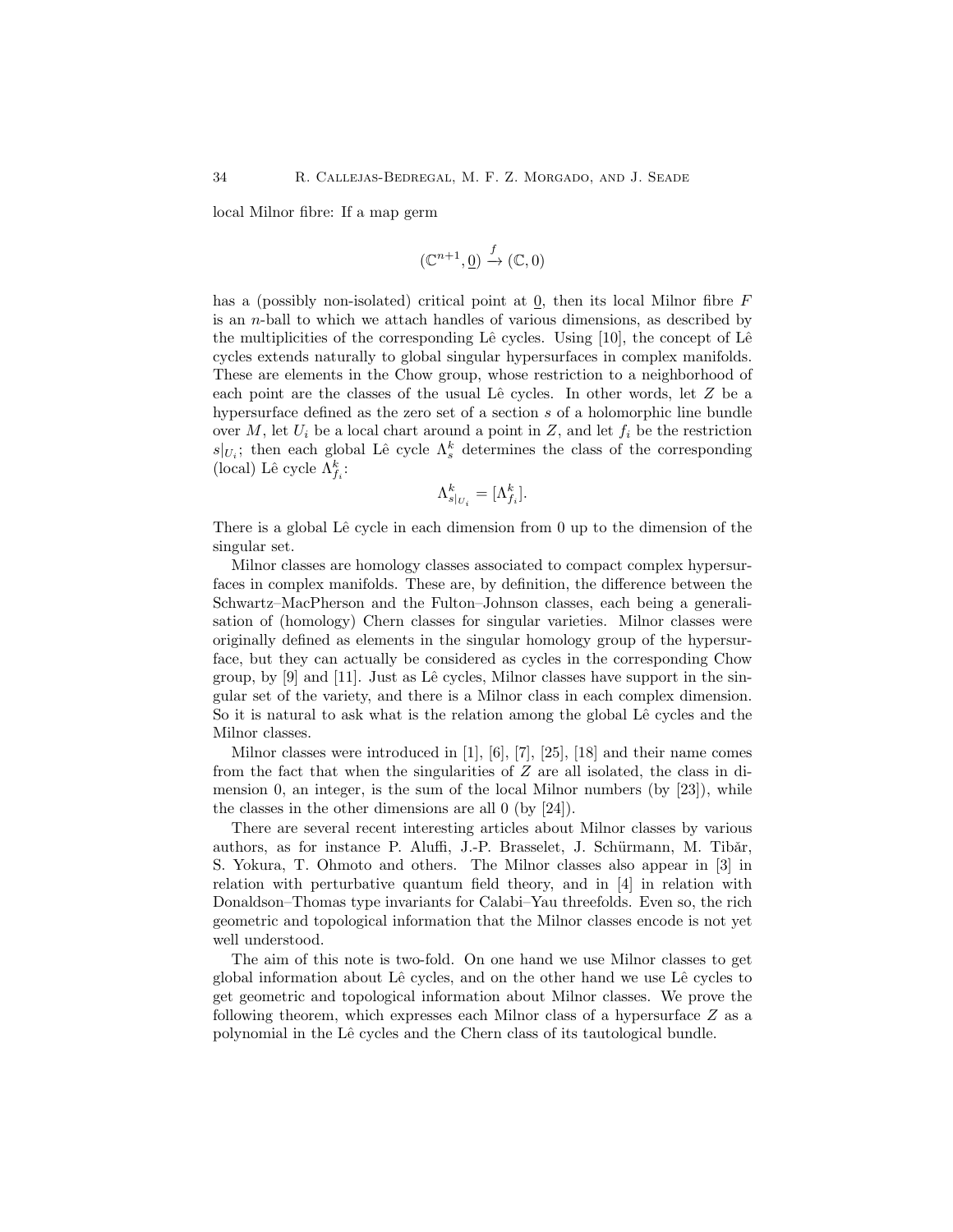THEOREM 1. Let  $M$  be a compact complex variety with  $L$  a very ample line bundle on M. Consider the zero set  $Z$  of a holomorphic section  $s$  of  $L$ . Then the k-th Milnor class of Z,  $\mathcal{M}_k(Z)$ , is described as:

$$
\mathcal{M}_k(Z) = (i_{\text{sing}})_* \left( \sum_{j \ge 0} \sum_{i \ge k+j} (-1)^{i+j} \binom{i+1}{k+j+1} c_1(L|_{Z_{\text{sing}}})^{i-k} \cap \Lambda_s^i \right),
$$

where  $i_{sing} : Z_{sing} \hookrightarrow Z$  is the natural inclusion, the  $\Lambda_s^i$  are the Lê cycles of Z, and  $c_1(L|_{Z_{sing}})$  is the Chern class of the corresponding line bundle.

Recall (see [15]) that at each point in Z the local Milnor fibre F is an nball to which we must attach handles of various dimensions, as described by the multiplicities of the Lê cycles. Hence this theorem suggests that the Milnor classes are determined by the vanishing homology of Z. This is the kernel of the specialization morphism  $H_*(Z_t) \to H_*(Z)$ , where  $Z_t$  is the complex manifold defined by the intersection of the zero section of the bundle L with a section near the one that determines Z, but which is everywhere transversal to the zero section of L. This gives a positive answer to a question raised in the introduction of [7]  $(cf. [20], [21]$ .

For the top degree  $d = \dim Z_{sing}$  we prove the corollary below, which extends and strengthens [7, Corollary 5.13] in the hypersurface case.

COROLLARY. Equip M with a Whitney stratification  $\{Z_\beta\}$  adapted to Z. Then

$$
\mathcal{M}_d(Z)=\sum_{S_\beta\in Z_\mathrm{sing},\dim S_\beta=d}\mu^\perp(S_\beta)[\bar{S_\beta}]=\sum_{S_\beta\in Z_\mathrm{sing},\dim S_\beta=d}\lambda_{S_\beta}^d[\bar{S_\beta}],
$$

where the sums run over the strata of dimension d that are contained in  $Z_{sing}$ ,  $\mu^\perp(S_\beta)$  is the transversal Milnor number of  $S_\beta$ , and  $\lambda_{S_\beta}^d$  is the d-th Lê number of  $S_\beta$ . Furthermore, this equality is as cycles in the Chow group of Z and hence in the singular homology group of  $Z$ . Thus, up to sign, the class in singular homology represented by the Lê cycle  $\Lambda_s^d$  is the Milnor class  $\mathcal{M}_d(Z)$ .

One condition imposed in this paper is to assume that the bundle  $L$  is very ample. This was motivated by the description of R. Piene of the Mather classes of projective varieties, but various facts seem to suggest that this condition on  $L$ may not be necessary.

The trail for getting to Theorem 1 can be roughly described as follows. The first step is to define the global Lê cycles. This is done using the interpretation of the local Lê cycles given by Gaffney and Gassler in  $[10]$ : By blowing up the singular set of  $Z \subset M$  and looking at the Chern class of the tautological bundle of the corresponding exceptional divisor. Next we observe that the main theorem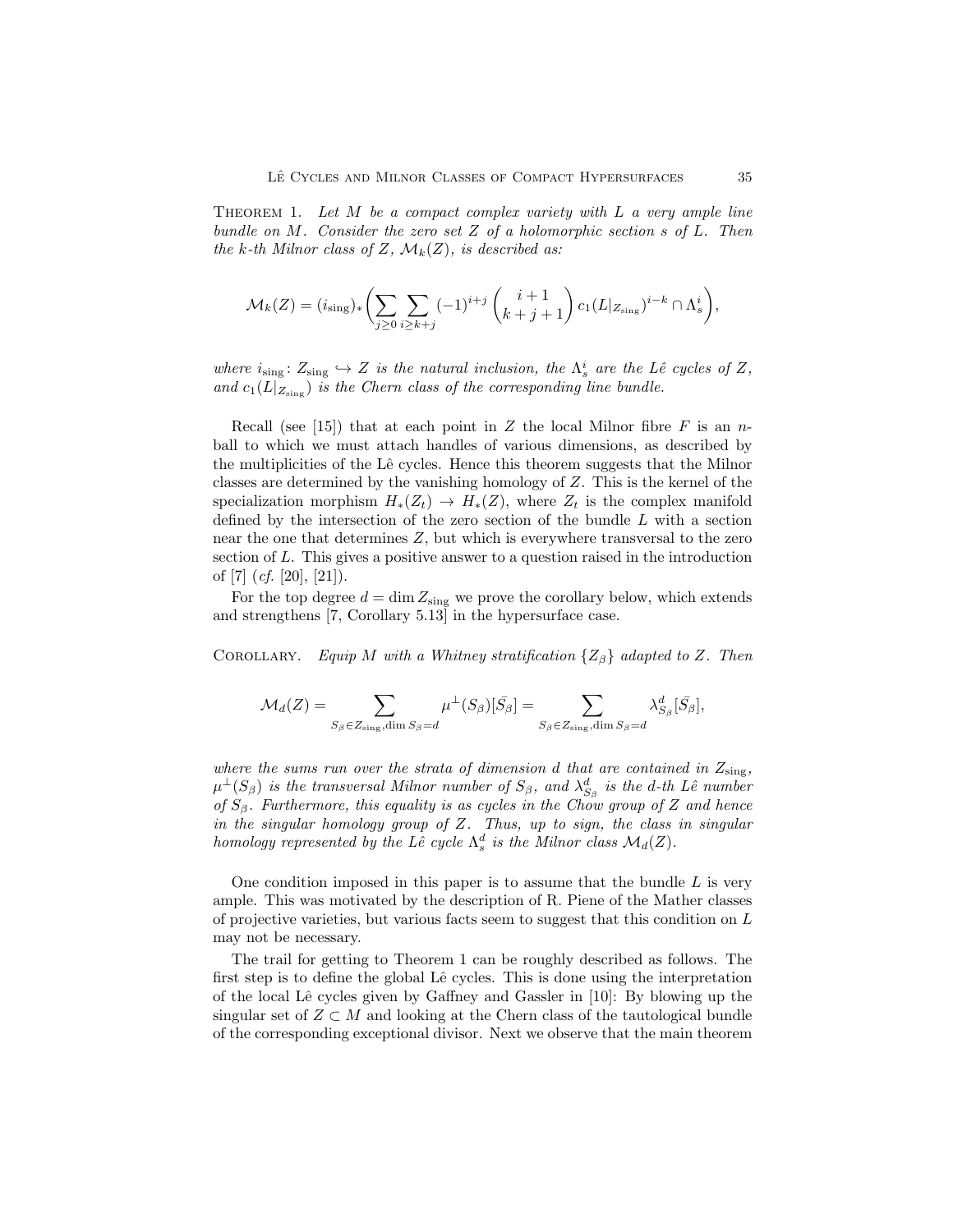of Parusinski and Pragacz in [18] expresses the total Milnor class as a function of the Schwartz–MacPherson classes of the closure of the strata of a Whitney stratification:

$$
\mathcal{M}(Z) := \sum_{S \in \mathcal{S}} \gamma_S \big( c(L_{|Z})^{-1} \cap (i_{\bar{S},Z})_* c^{SM}(\bar{S}) \big).
$$

On the other hand, Brasselet in [5] conjectured that the Milnor classes can be expressed in terms of polar varieties, which brings us closer to our goal of comparing Milnor classes with Lê cycles (which are defined via polar varieties in [14], [15]). Following this path, we notice that in [22], in the affine context, the Schwartz–MacPherson classes of a complex algebraic proper subset  $X \subset \mathbb{C}^N$  are described using algebraic cycles in the Chow groups, which they call MacPherson cycles. We prove the analogous result in the projective case. In this construction a key tool is played by certain projective polar varieties. This suffices for us, since the assumption of considering a very ample line bundle  $L$  over  $M$  implies that  $M$  is a projective variety. We prove (see [8] for details and explanations):

THEOREM 2. Let X be a projective variety. Consider  $X^n \overset{\varphi}{\hookrightarrow} \mathbb{C}P^N$  a closed immersion and  $\mathcal{L} = \mathcal{O}_{\mathbb{C}P^n}(1)$ . Let  $\{S_\alpha\}$  be a Whitney stratification of X with  $\overline{S}_{\alpha}\stackrel{i_{\overline{S}_{\alpha},X}}{\hookrightarrow}X$ . Then the k-th Schwartz–MacPherson class of X,  $c_k^{SM}(X)$ , is given by

$$
\sum_{\alpha} \eta(S_{\alpha}, 1_X) \sum_{i=k}^{d_{\alpha}} (-1)^{d_{\alpha}-i} {i+1 \choose k+1} (i_{\overline{S}_{\alpha}, X})_* \big( c_1(\varphi^* \mathcal{L})^{i-k} \cap [\mathbb{P}_i(\overline{S_{\alpha}})] \big),
$$

where  $\eta(S_\alpha, 1_X)$  is the normal Morse index.

A key point for proving Theorem 2 is Piene's characterization of the Mather classes via polar varieties [19, Théorème 3].

Due to the construction of the Schwartz–MacPherson classes via the Chern– Mather classes [13], the difference between Schwartz–MacPherson and Chern– Mather classes is supported on the singular locus. Hence these two classes are the same on the degrees higher than the dimension of the singular locus; for example, in the case of isolated singularities, these classes are identical in dimensions greater than zero  $(cf. [17])$ .

We remark that there is another formula for the MacPherson classes in terms of polar varieties given in [12]. Yet, the expression we need for proving Theorem 1 is the one given by Theorem 2, because this allows comparison with the Lê cycles.

The final ingredient we need for proving Theorem 1 is Massey's Lê cycles for constructible sheaves via polar varieties. We extend these to the projective setting and prove a formula comparing them with the MacPherson cycles, analogous to Massey's formula in [16].

Theorem 1 is proved by considering the formula for the Milnor classes by Parusinski–Pragacz, mentioned above, replacing in it the Schwartz–MacPherson classes of X by the expression given in Theorem 2, and then using Massey's char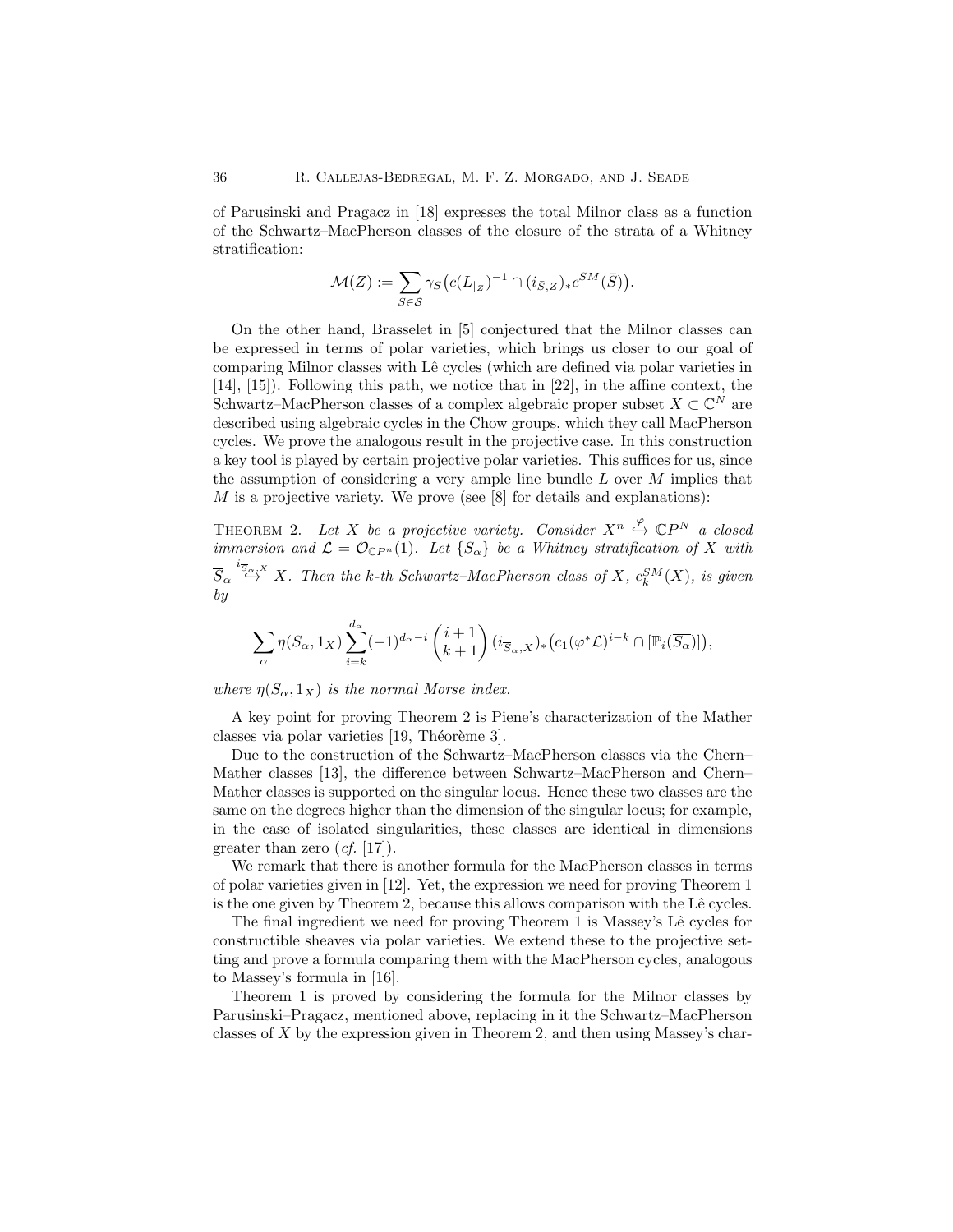acterization of Lˆe cycles for constructible sheaves via polar varieties, extended to the projective setting.

The details and complete proofs of the results stated above will be given in [8].

ACKNOWLEDGEMENTS The authors are grateful to David Massey, Marcelo Saia and Jorg Schürmann for helpful conversations and comments.

## **REFERENCES**

- 1. P. Aluffi, Chern classes for singular hypersurfaces. Trans. Amer. Math. Soc. 351 (1999), 3989–4026.
- 2. Same Electro-Mather classes and Milnor classes of hypersurfaces. Adv. Stud. Pure Math. 29 (2000), 1–20.
- 3. P. Aluffi and M. Marcolli, Feynman motives of banana graphs. Commun. Number Theory Phys. 3 (2009), 1–57.
- 4. K. Behrend, Donaldson–Thomas type invariants via microlocal geometry. Ann. Math. (2) 170 (2009), 1307–1338.
- 5. J.-P. Brasselet, Milnor classes via polar varieties. Contemp. Math. 266 (2000), 181–187.
- 6. J.-P. Brasselet, D. Lehmann, J. Seade and T. Suwa, Milnor numbers and classes of local complete intersections. Proc. Japan Acad. Ser. A Math. Sci. 75 (1999), 179–183.
- 7. Milnor classes of local complete intersections. Trans. Amer. Math. Soc. 354 (2001), 1351–1371.
- 8. R. Callejas-Bedregal, M. F. Z. Morgado and J. Seade, Lê cycles and Milnor classes. Preprint, 2010.
- 9. W. Fulton and K. Johnson, Canonical classes on singular varieties. Manuscripta Math. 32 (1980), 381–389.
- 10. T. Gaffney and R. Gassler, Segre numbers and hypersurface singularities. J. Algebraic Geometric 8 (1999), 695–736.
- 11. G. Kennedy, MacPherson's Chern classes of singular algebraic varieties. Comm. Algebra 18 (1990), 2821–2839.
- 12. D. T. Lê and B. Teissier, Variétés polaires locales et classes de Chern des variétés singulieres. Ann. Math. (2) 114 (1981), 457–491.
- 13. R. MacPherson, Chern classes for singular varieties. Ann. of Math. 100 (1974), 423–432.
- 14. D. B. Massey, The Lê varieties. I. Invent. Math. 99 (1990), 357-376.
- 15. , Lê Cycles and Hypersurface Singularities. Lecture Notes in Mathematics 1615, Springer-Verlag, Berlin, 1995.
- 16. *J. Numerical invariants of perverse sheaves.* Duke Math. J. 73 (1994), 307–370.
- 17. T. Ohmoto, T. Suwa and S. Yokura, A remark on the Chern classes of local complete intersections. Proc. Japan Acad. 73 (1997), 93–95.
- 18. A. Parusiński and P. Pragacz, Characteristic classes of hypersurfaces and characteristic cycles. J. Algebraic Geom. 10 (2001), 63–79.
- 19. R. Piene, Cycles polaires et classes de Chern pour les variétés projectives singulieres. Travaux en Cours 37 (1988), 7–34.
- 20. J. Schürmann, Lectures on characteristic classes of constructible functions. Notes by Piotr Pragacz and Andrzej Weber. Trends Math., Topics in cohomological studies of algebraic varieties, Birkh¨auser, Basel, 2005, 175–201.
- 21.  $\_\_\_\_\_\$ , Nearby cycles and characteristic classes of singular spaces. ArXiv: 1003.2343v2[math.AG] 4 may 2010.
- 22. J. Schürmann and M. Tibăr, MacPherson cycles and polar varieties of affine algebraic spaces. Tohoku Math. J.  $62$  (2010), 29–44.
- 23. J. Seade and T. Suwa, An adjunction formula for local complete intersections. Internat. J. Math. 9 (1998), 759–768.